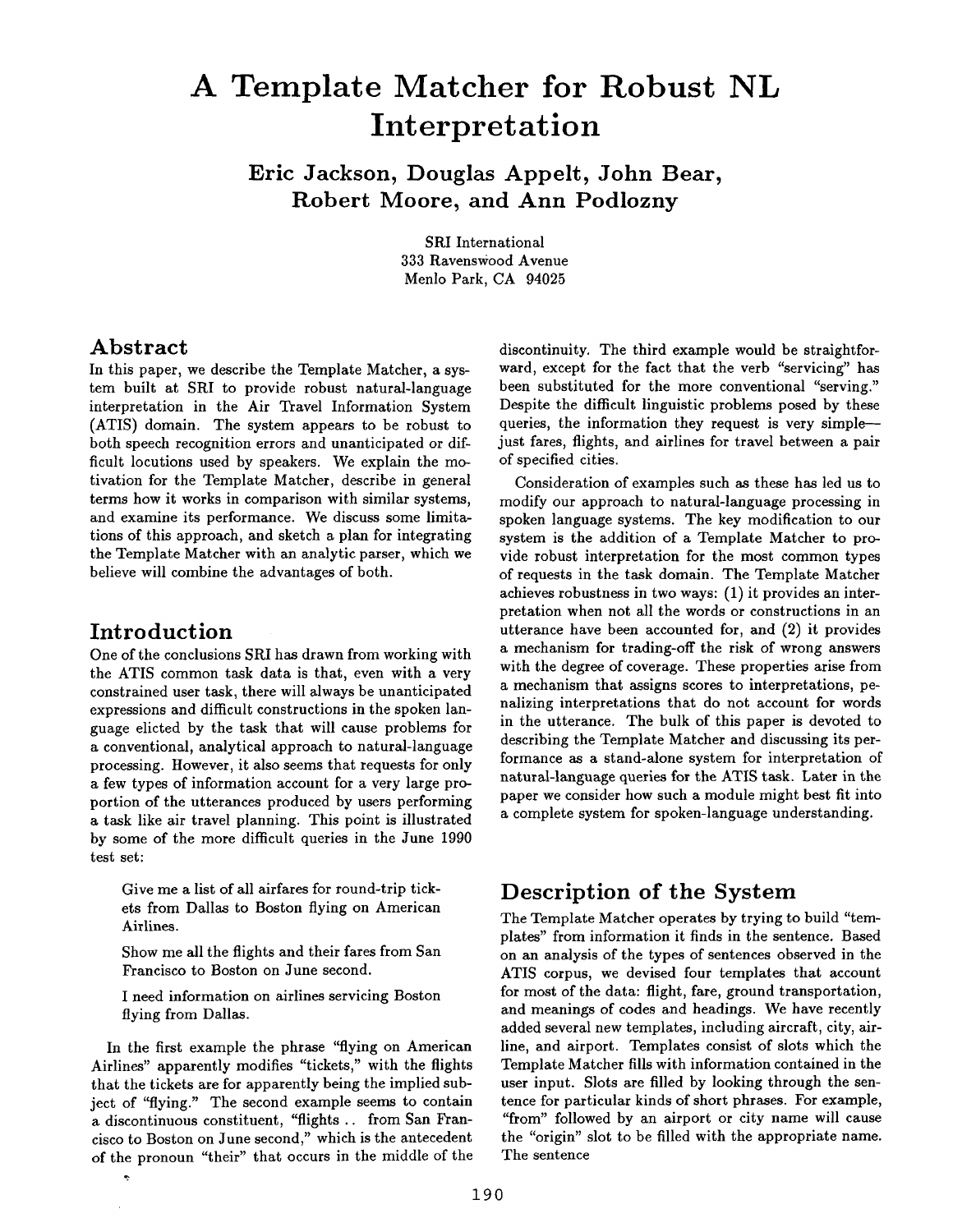Show me all the United flights Boston to Dallas nonstop on the third of November leaving after four in the afternoon.

would generate the following flight template:

```
[flight, [stops, nonstop],
[airline, UA],
 [origin, BOSTON],
[destination,DALLAS], 
[departing_after, [1600]],
[date, [november, 3, current_year]]]
```
The template score is basically the percentage of words in the sentence that contribute in some way to the building of that template. Given an input sentence, the Template Matcher constructs one template of each sort, and the one with the best score is used to construct the database query, provided its score is greater than a certain "cut-off" parameter. The cut-off parameter is what permits the risk trade-off mentioned above: the higher the cut-off, the more conservative the system is in attempting to produce a response. Words can contribute to a score in different ways: words that fill a slot (e.g., "Boston") add to the score, words that help get a slot filled (e.g. "from") also add to the score. Some words may not contribute to the interpretation, but nonetheless confirm the choice of a particular template (e.g., "downtown" for the ground transportation template), and hence are added to the score for that template. Other words are ignored for the purposes of scoring (e.g., "and," "please," "ok," and "show"), since they do not tend to confirm particular templates.

In certain cases the Template Matcher may modify the basic score of a template. Each template has a set of key words (or key phrases). The presence of these words or phrases in a sentence is a strong indication that the associated template is the appropriate one for that sentence. For the flight template, the keywords include words like "flight," "fly," and "go"; for the fare template, words and phrases such as "how much," "fare," and "price" are examples; for the meaning template, examples include "what is," "explain," and "define." If none of a template's key words are present in a sentence then that template's score is docked by a certain keyword punishment factor, which varies from template to template. In most cases the lack of a keyword will prevent the associated template from scoring above the cut-off.

There are two situations in which the Template Matcher will "abort" a given template, that is, give it a score of zero and cease processing it. First, if the system tries to fill a slot in a certain template with two different values, that template is aborted. Since we have no better than a fifty-fifty chance of guessing which is the correct filler, we are better off not attempting any answer. Second, if a template has no slots filled, it will receive a score of zero. This restriction is relaxed when the Template Matcher is operating in "context-dependent" mode, where follow-up questions are expected. A query like "show me the fares," which would not fill any slots, would be much more likely as a follow-up question than as a context-independent query.

## **Comparison with Other Systems**

Systems using the basic idea behind the Template Matcher go back as least as far as the SAM system at Yale [2], and include the Phoenix system at CMU [3, 4] and the SCISOR system at General Electric [5] as recent examples. There is also a degree of similarity to "case-frame"-based parsing methods [6, 7]. The main distinction is that the slots in our templates are domainspecific concepts rather than general linguistic or conceptual cases.

Of these precursors, the Phoenix system seems most similar to the Template Matcher. Like the Template Matcher, the Phoenix system has templates (which they call "frames") with slots that get filled with information from the sentence. The scoring mechanisms of the two systems are similar, but not identical. For both, the basic score of an interpretation is the number of words in the sentence that the interpretation accounts for. In the Phoenix system, for a word in a sentence to count for an interpretation's score, it must help fill some slot in that interpretation's frame. For the Template Matcher, the word will also count if it is an "ignore" or "confirm" word as discussed above.

There are several other differences between the scoring mechanisms of the two systems: The Template Matcher punishes templates that do not have a keyword present in the sentence, and the Template Matcher requires that at least one slot in a template be filled. Also, the two systems behave differently when an attempt is made to fill a single slot with two different fillers. The Template Matcher will abort a template if this happens, while the Phoenix system will fill the slot with the second of the two possible fillers. The latter approach will handle certain types of false starts, but might be expected to yield more incorrect answers in other situations. Finally, CMU is not currently using a cutoff to weed out bad interpretations, although given the existence of a scoring mechanism in their system, this is something they clearly could do.

# **Results**

After two weeks of development this system was tested on the June 1990 ATIS test set. This was a fair test to the extent that the implementor of the matching routines and the templates themselves (Jackson) had not examined the data from this test set prior to the evaluation. (Moore had noted, however, that the test set queries seemed amenable to a template-matching approach). For various values of the cut-off parameter we obtained the results shown in the following table.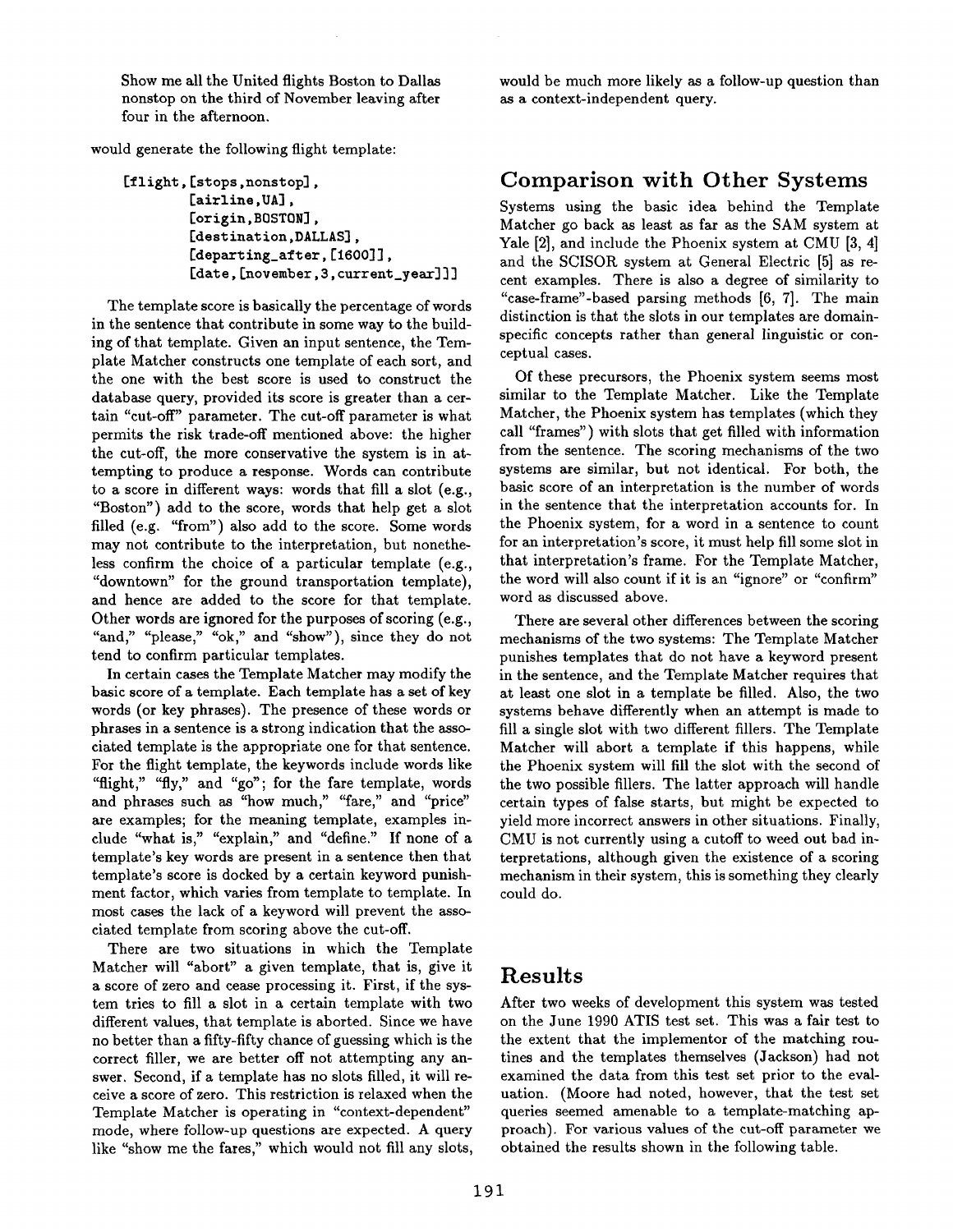| $Cut$ -off | Right | Wrong | No Answer |
|------------|-------|-------|-----------|
| 0.000      | 55    | 13    | 22        |
| 0.833      | 42    |       | 44        |
| 1.000      | 37    |       | 51        |

(These results were determined by visual inspection of the templates; the database retrieval code was not implemented at this point.) The conclusion we drew from this test is that a template-matching approach could quickly yield results that were competitive with the some of the better results reported in the original June 1990 ATIS test.

After completing the implementation of the system and extensive development using the ATIS training data, we used the Template Matcher for the February 1991 ATIS class A evaluation, in both the NL and SLS tests. The results as measured by NIST are shown below.

| Test    | Right | Wrong | No Answer |
|---------|-------|-------|-----------|
| NL only | 109   |       |           |
| SLS     | 96    |       | 38        |

We used a cut-off of 0.8 for this evaluation, as we had previously determined from training data that this value should come close to optimizing the number of right answers minus the number of wrong answers.

The system for the SLS tests was a serial connection of the version of SRI's DECIPHER system used in the ATIS SPREC evaluation and the Template Matcher described above. The answers reported in the SPREC evaluation were edited to be in lexical SNOR format and run through the Template Matcher exactly as in the NL tests. It is interesting to note the relatively small degradation from the NL to the SLS results, despite a 18.0 percent word error rate in the speech recognition; this seems to indicate the robustness of the Template Matcher to recognition errors.

We had not planned to participate in the D1 evaluation, but at the request of NIST, we did those tests as well, taking context into account by using the answer to the first query in the D1 pair to restrict the database search in answering the second query, the same technique used in our ATIS demo system. In addition, the Template Matcher was run in context-dependent mode for the second query of each D1 pair. The results on the second queries of the pairs as measured by NIST are shown in the table below.

| <b>Test</b>  | Right | Wrong | No Answer |
|--------------|-------|-------|-----------|
| NL only      |       |       | ιõ        |
| $_{\rm SLS}$ | 15    |       |           |

We have not yet analyzed why there was a greater degradation in going from the NL to the SLS results in the D1 tests.

### **Limitations**

In this section, we discuss some sentences that cause problems for the Template Matcher that are not easily resolvable.

Show me flights returning from Dallas into San Francisco by ten P M.

This sentence is a good example of the need for syntactic information. The problem is that the Template Matcher cannot tell that the phrase "by ten P M" modifies "returning," and thus constrains the arrival time. By default, it treats the "by" phrase as restricting the departure time, and thus misinterprets the query.

What is an A fare?

The problem here is that "A" is ambiguous; it may be either the indefinite article or a fare class code. We have been forced to leave the fare class code "A" out of the Template Matcher lexicon. Adding it would do more harm than good, for we would then misinterpret every occurence of the phrase "a fare" (with the indefinite article), as in "Give me a fare from Boston to Dallas." Syntactic information could help resolve this ambiguity, as could speech information, since the determiner "a" and the letter "A" have different acoustic properties.

List the fares for Delta flight eight oh seven and Delta flight six twenty one from Dallas to Denver.

Conjunctions of complex noun phrases are beyond the scope of the Template Matcher as it currently stands. The system could be modified to handle such phenomena, but an analytical grammar might be the more natural tool for the job.

Do you have to take a Y N flight only at night?

This is an example of a sentence where all the words contribute to a certain template (the flight template, in this case) and yet that template is not the correct one.

# **A New Architecture**

As the examples in the previous section suggest, the Template Matcher by itself is probably not the ultimate solution to the problem of robust interpretation of natural-language queries. We believe that the templatematching approach and an analytical parser-based approach have complementary strengths and that an approach that combines both of them is likely to be ultimately superior than either one alone. We have therefore begun developing a new architecture for language processing in spoken language systems that combines the two approaches. Our basic strategy will be to use the analysis produced by the parser whenever we can, but to fall back on the Template Matcher when the parserbased system fails to produce a complete analysis. It is our conjecture, supported at least in part by the best results reported in the June 1990 ATIS evaluation, that an analytical, parser-based approach can be designed so that when it succeeds in providing a complete analysis of the input, that analysis has a very high probability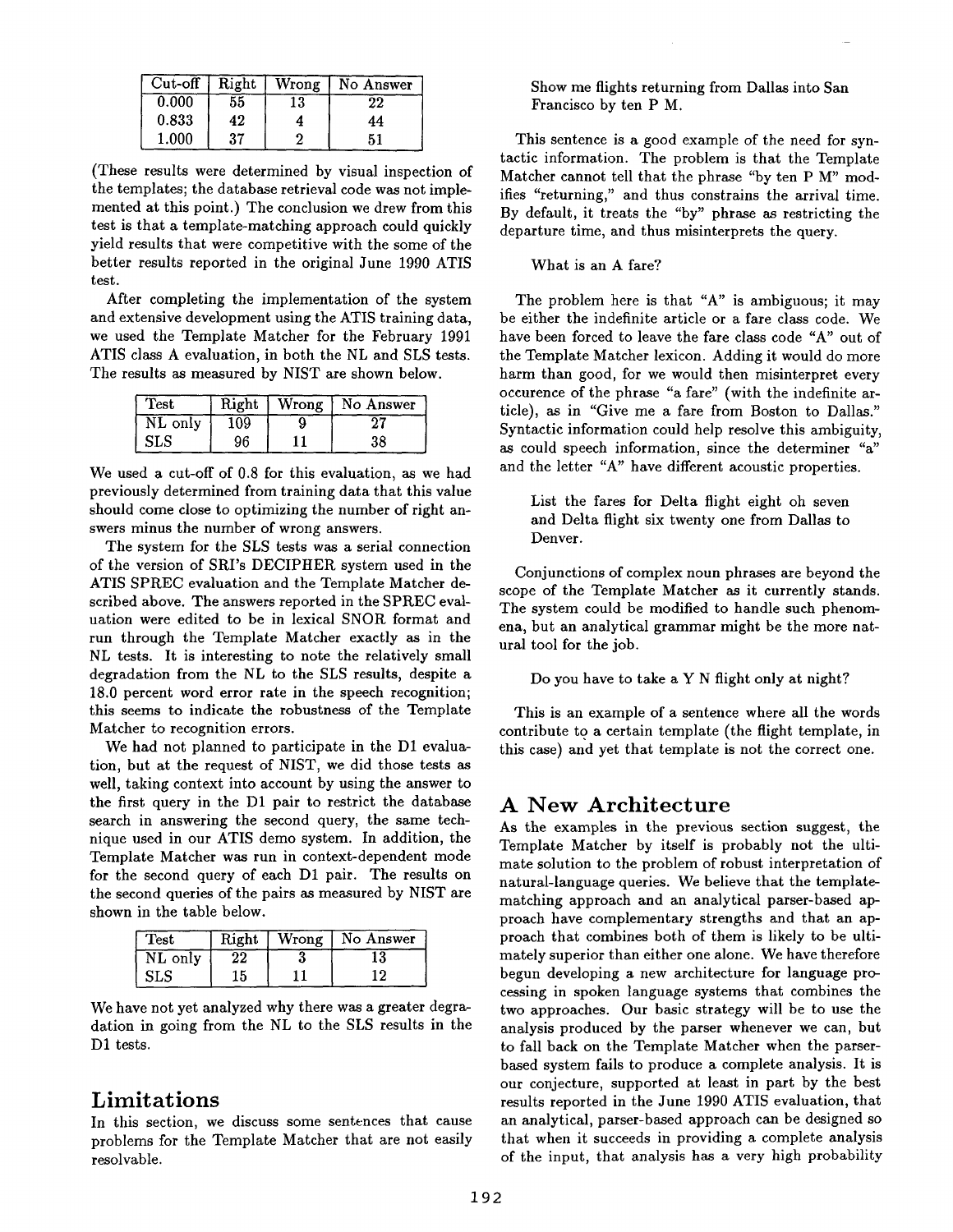of being correct. With the Template Matcher it seems that there will inevitably be a larger possibility for error, because it uses strictly less of the information available in the utterance than a parser. In particular, our Template Matcher can ignore words; it ignores order; and it has almost no notion of structure. By using the Template Matcher as a backup to the parser-based system, we eliminate the possibility of the Template Matcher getting a wrong interpretation of something that could be successfully analyzed by the parser.

A second reason for running the Template Matcher after the parser is to enable the Template Matcher to use partial results of parsing in its operation. Our current Template Matcher uses only single words and fixed phrases as key words or slot fillers. We are in the process of extending the Template Matcher so that it uses whole phrases that have been identified by the parser in attempting to analyze the entire utterance. For example, we saw that the Template Matcher is unable to analyze a phrase as complex as "returning from Dallas into San Francisco by ten P M." Generalized to work from parsed phrases, the Template Matcher might be able to successfully interpret a complex utterance containing this phrase even if the entire utterance could not be parsed. Additionally, running the Template Matcher on parsed phrases should cut down on the sheer number of particular word patterns that have to be included in the template specifications.

The use of robust interpretation methods changes the way in which the constraints embodied in a grammar are viewed. They must be treated as soft, rather than hard, constraints. This has significant implications for the rest of a spoken language system. If we want the parser to find grammatical fragments of the input that may be of use to the Template Matcher, then the parsing algorithm we previously used, which imposed strong leftcontext constraints, is no longer appropriate. We want something closer to pure bottom-up parsing to find all the phrases that the Template Matcher might use. We have developed such a parser, whose details are outlined in another paper for this workshop [1].

Perhaps the most significant consequence of using robust interpretation methods in a spoken language system, however, is that the failure to find a complete parse can no longer be used as a hard constraint to reduce perplexity for the speech recognizer. An analytical grammar still contains valuable information that should be used by the recognizer, however. We feel that one promising approach to making use of this information is to extend the idea of a word-based statistical language model, such as a bi-gram model, to a phrase-based statistical language model, e.g., a "bi-phrase" model. The idea is simply to estimate the probability of occurrence of a particular type of phrase conditioned on the type of phrase that precedes it. In making this work effectively, however, it is important to include some lexical information in the categorization of phrases, usually information about the lexical head of the phrase.

The ability of such a framework to capture long dis-

tance constraints not captured by N-gram models is illustrated by an utterance such as "What airlines that serve Boston fly 747s?" If we want to predict the likelihood of "fly" occuring in this context, the preceding word "Boston" gives us essentially no information. If, however, we have identified "What airlines that serve Boston" as a noun phrase whose lexical head is "airlines" then the likelihood of a verb whose lexical head is "fly" should be relatively high.

The incorporation of a probabilistic element into the system raises a number of other interesting possibilities, including incorporation of probabilistic scoring based on observations of likelihoods of particular templates for sentences in the corpus, of particular slots for each template, and of particular words for each slot; and the possibility of using the Template Matcher itself as the basis of a statistical language model to guide recognition.

#### **Summary**

In sum, the Template Matcher represents a complementary approach to traditional natural-language processing. It has the virtues of robustness and broad coverage of many linguistic variants for requests for specific types of information. Although we have not discussed the issue of computational efficiency in this paper, the Template Matcher is noticably faster than a typical parser. The approach also has the advantage of rapid development time which should enhance portability to new domains.

### **Acknowledgments**

This research was supported by the Defense Advanced Research Projects Agency under Contract N00014-90-C-0085 with the Office of Naval Research.

#### **References**

- [1] Moore, R.C., and Dowding, J., *Efficient Bottom- Up Parsing,* Proceedings, Fourth DARPA Workshop on Speech and Natural Language, February 1991.
- **[2]** Schank, R.C. and Yale A.I. Project, *SAM--A Story Understander,* Research Report 43, Department of Computer Science, Yale University, 1975.
- **[3]** Ward, W., *Understanding Spontaneous Speech,* Proceedings, DARPA Speech and Natural Language Workshop, February 1989.
- [4] Ward, W., *The CMU Air Travel Information Service: Understanding Spontaneous Speech,* Proceedings, DARPA Speech and Natural Language Workshop, June 1990.
- **[5]** Rau, L.F., and Jacobs, P.S., *Integrating Top-Down and Bottom-Up Strategies in a Text Processing System,* Proceedings, Second Conference on Applied Natural Language Processing, Austin, Texas, 1988.